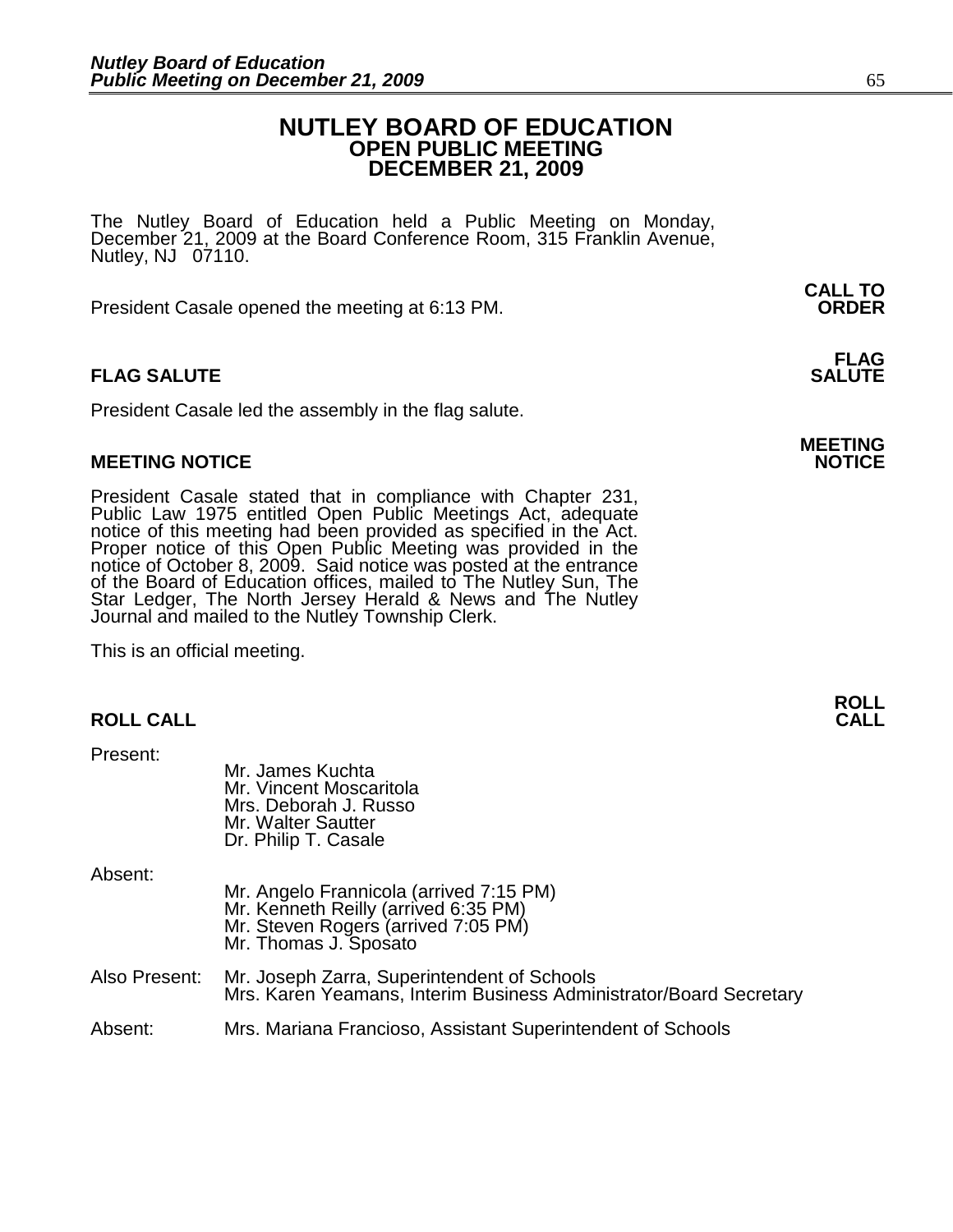# **MOTION TO ADJOURN TO EXECUTIVE SESSION**

At 6:15 PM Trustee Kuchta moved and Trustee Russo seconded the following resolution:

WHEREAS, the Board of Education will be discussing matters exempt from public discussion pursuant to N.J.S.A. 10:4-12,

NOW, THEREFORE, BE IT RESOLVED that the Board of Education recess to Closed Executive Session at this time to discuss the following:

> **Contractual** Personnel

BE IT FURTHER RESOLVED that the results of the discussions will be made public by inclusion on the agenda of a subsequent meeting of the Board of Education or when the reasons for discussing such matters in closed session no longer exist.

The motion was approved by voice vote.

# **RECONVENE MEETING RECONVENE**

At 8:09 PM Trustee Sautter moved, Trustee Frannicola seconded, and the Board unanimously approved by voice vote a motion to reconvene the public meeting.

The meeting reconvened in the JHWMS Choir Room located at 325 Franklin Avenue, Nutley, NJ.

#### **FLAG FLAG SALUTE & MOMENT OF SILENCE SALUTE**

President Casale led the assembly in the flag salute & moment of silence.

#### **ROLL CALL CALL**

| Present: | Mr. Angelo Frannicola<br>Mr. James Kuchta<br>Mr. Vincent Moscaritola<br>Mr. Kenneth Reilly<br>Mr. Steven Rogers<br>Mrs. Deborah J. Russo<br>Mr. Walter Sautter<br>Dr. Philip T. Casale |
|----------|----------------------------------------------------------------------------------------------------------------------------------------------------------------------------------------|
| Absent:  | Mr. Thomas J. Sposato                                                                                                                                                                  |

**ROLL**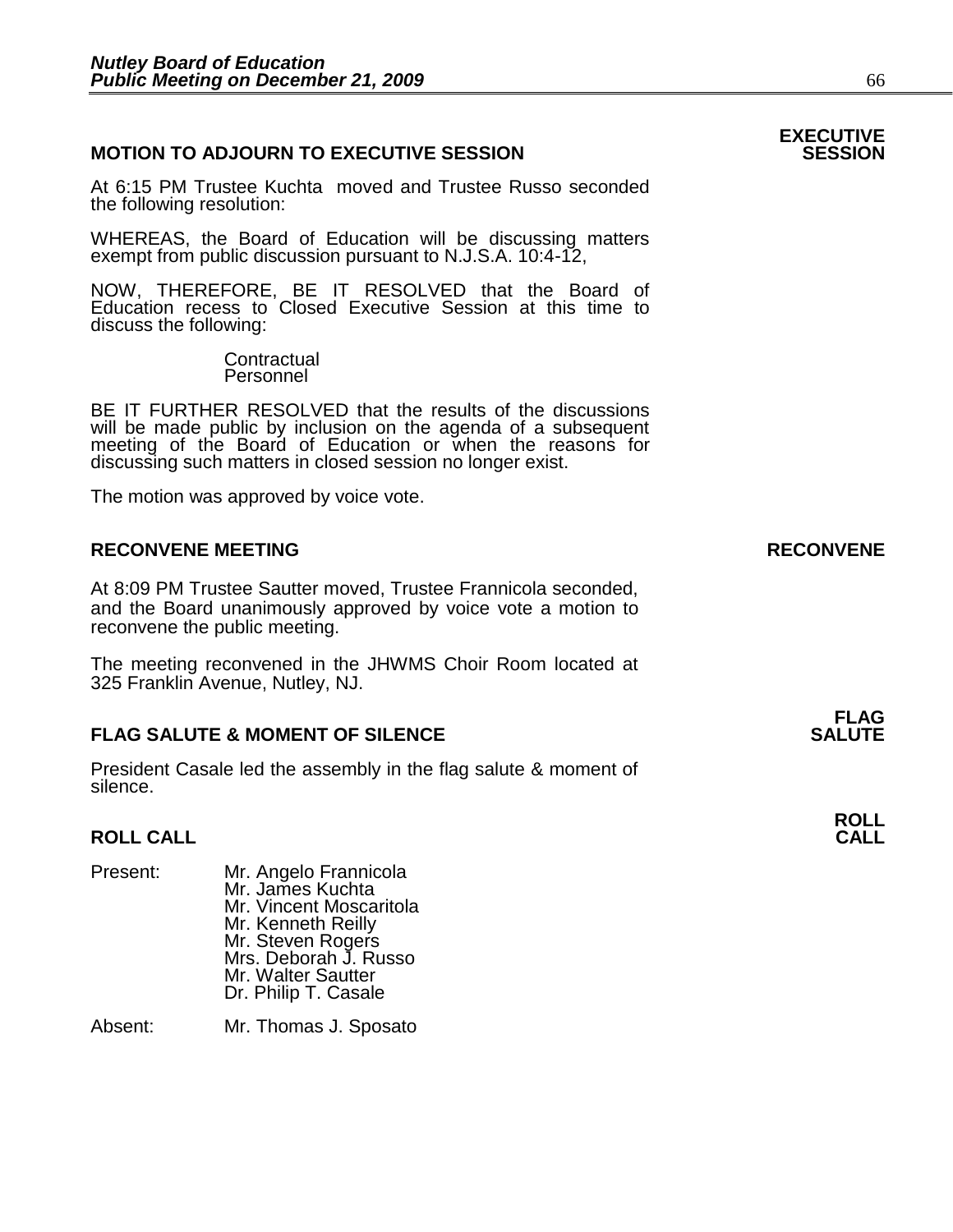- Also Present: Mr. Joseph Zarra, Superintendent of Schools Mrs. Karen Yeamans, Interim Business Administrator/Board Secretary
- Also Absent: Mrs. Mariana Francioso, Assistant Superintendent of Schools Ms. Stephanie Urso, Student Representative

# **APPROVAL OF MINUTES APPROVE**

**OF MINUTES** 

BE IT RESOLVED that the Board of Education approves the following minutes:

 Open Public Meeting – December 7, 2009 Closed Executive Session – December 7, 2009 Open Public Meeting – November 30, 2009 Closed Executive Session – November 30, 2009 Open Public Meeting – November 23, 2009 Closed Executive Session – November 23, 2009 Open Public Meeting – November 17, 2009 Closed Executive Session – November 17, 2009

Trustee Kuchta moved, Trustee Frannicola seconded, and the Board minutes were unanimously approved.

# **CORRESPONDENCE CORRESPONDENCE**

None

# **SUPERINTENDENT'S REPORT SUPT'S REPORT A**

Mr. Zarra presented the Superintendent's Report dated December 21, 2009, Schedule A, which is appended to the minutes of this meeting, and briefly summarized its contents as well as other activities going on in the district.

Mr. Zarra introduced Mrs. Clerico, Spring Garden Principal, who gave an update on the curriculum development and the status of the 2008/2009 testing results.

A Board discussion ensued.

# **BOARD SECRETARY'S REPORT**

None

# **COMMITTEE REPORTS REPORTS**

Trustee Rogers – Maintenance **Policy** Trustee Reilly – Facilities Committee Trustee Kuchta – Finance Committee

**BOARD SECRETARY'S** 

**COMMITTEE**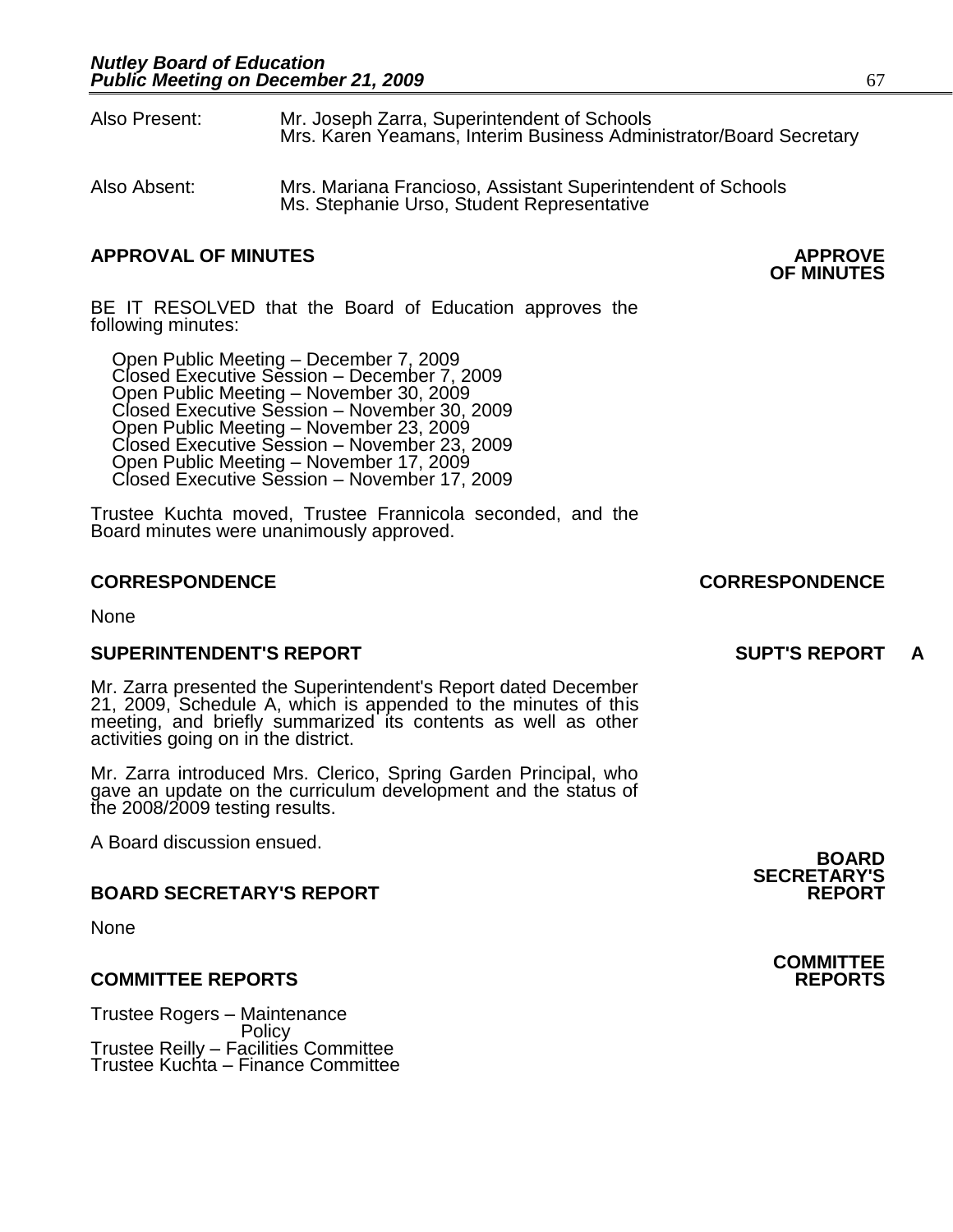# **HEARING OF CITIZENS (Resolutions Only)**

None

# $\boldsymbol{\mathsf{SUPERINTENDENT'S}$   $\boldsymbol{\mathsf{RESOLUTIONS}}$   $\boldsymbol{\mathsf{SUPTS}}$

Trustee Kuchta moved, and Trustee Moscaritola seconded, a motion that the Board approves Superintendent's Resolutions numbers 1 through 14 as listed below.

The Superintendent's Resolutions 1 through 14 were unanimously approved by roll call vote.

# 1. **RETIREMENT – Custodian**

BE IT RESOLVED that the Board of Education approves the acceptance of the retirement after 36 years of service of Mr. Frank Smith, custodian, effective March 31, 2010.

# 2. **LEAVE OF ABSENCE – Teacher**

BE IT RESOLVED that the Board of Education approves a leave of absence in accordance with the New Jersey Family Leave Act for Mrs. Denia Garcia, effective January 21, 2010, through April 2, 2010 with a return date of April 5, 2010.

# 3. **APPOINTMENT – Lead Guidance Counselor**

BE IT RESOLVED that the Board of Education approves the appointment of Mrs. Jill Divilio as Lead Guidance Counselor for the 2009/2010 school year, at a stipend of \$6,000.00 effective December 22, 2009.

# 4. **APPOINTMENT – Teacher Substitute**

BE IT RESOLVED that the Board of Education approves the appointment of Miss Luz Taveras as long term substitute, for a maternity leave, effective January 1, 2010 through April 2, 2010, at a per diem rate of \$125.00.

# 5. **APPOINTMENT – Athletics**

BE IT RESOLVED that the Board of Education approves the appointment of Mr. Jarrett Vick as Assistant Boys Basketball Coach for the 2009/2010 school year at the salary of \$5,164.00, Step 3 in accordance with the 2009/2010 Athletic Salary Guide.

**RESOLUTIONS** 

# **RETIREMENT CUSTODIAN**

# **TEACHER**

**LEAVE OF ABSENCE** 

**APPOINT - LEAD GUIDANCE COUNSELOR** 

> **APPOINT TEACHER SUB**

> > **APPOINT ATHLETICS**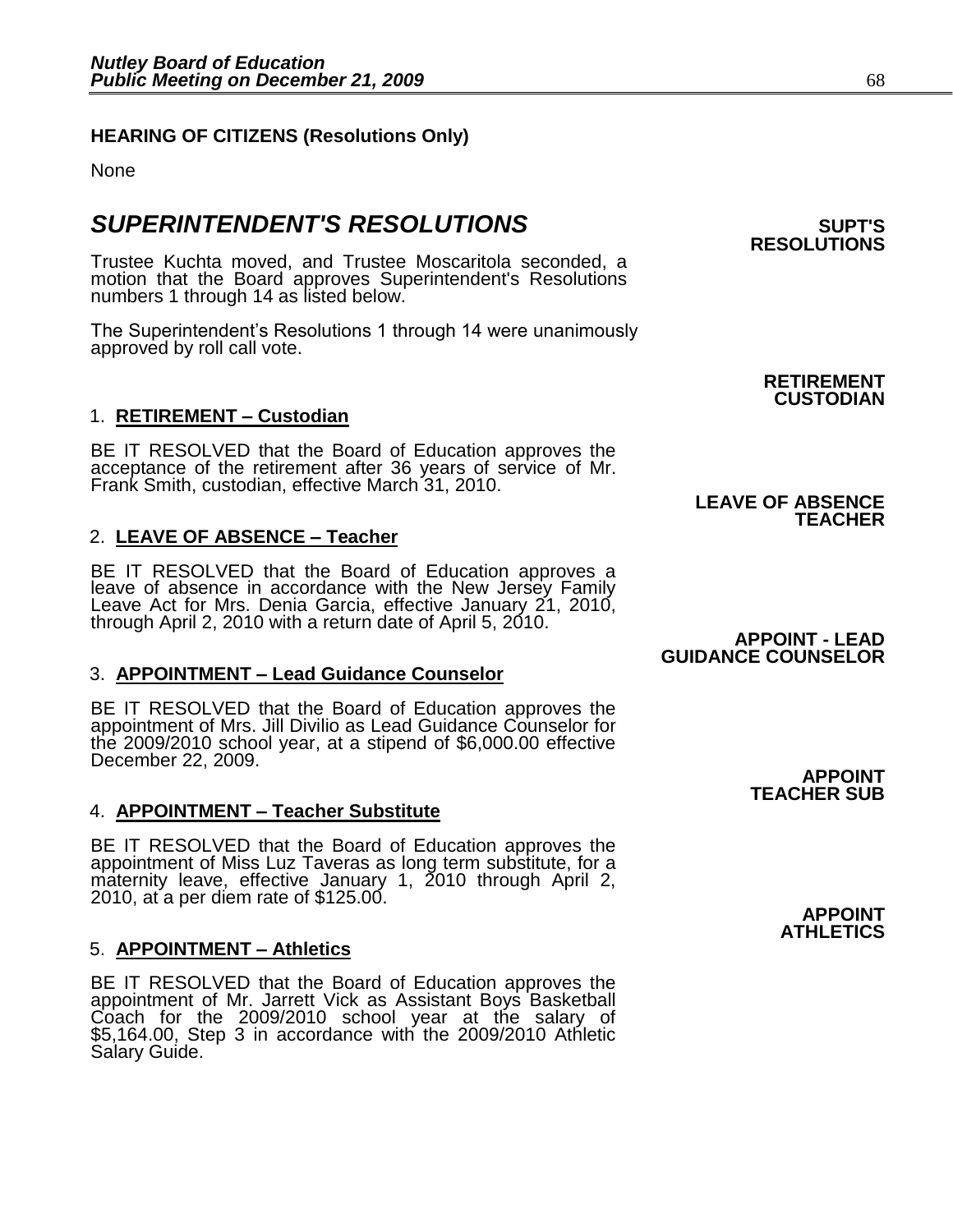# 6. **APPOINTMENT – Athletics – Volunteer Coach**

BE IT RESOLVED that the Board of Education approves the appointment of Mr. Michael DiPiano for the position of Volunteer Wrestling Coach for the 2009/2010 school year.

# 7. **APPOINTMENTS – Teacher Substitutes**

BE IT RESOLVED that the Board of Education approves the appointments of the teacher substitutes listed on the attached Schedule B for the 2009/2010 school year.

# 8. **APPROVAL OF STIPENDS**

BE IT RESOLVED that the Board of Education approves the following stipends for the 2009/2010 school year:

High School Testing Coordinator

Denis Williams \$ 4,326 (includes 40 hours

Teaching Extra Classes

Toby D'Ambola \$12,000

| Director - Academy of Fine & Performing Arts |         |
|----------------------------------------------|---------|
| Michael Cundari                              | \$6,615 |
| <b>Station Manager</b>                       |         |
| James Kelly                                  | \$6,490 |
| <b>Lead Science Teacher</b>                  |         |

Kent Bania  $$5,000$ 

9. **APPOINTMENT – Substitutes**

BE IT RESOLVED that the Board of Education approves the following substitutes for the 2009-10 school year:

**Cafeteria** 

Tammy Passaro

Custodial

Stephen Lotito

summer work)

# **APPOINT ATHLETICS VOLUNTEER COACH**

**APPOINT TEACHER SUB B** 

#### **APPROVAL OF STIPENDS**

**APPOINT SUBS**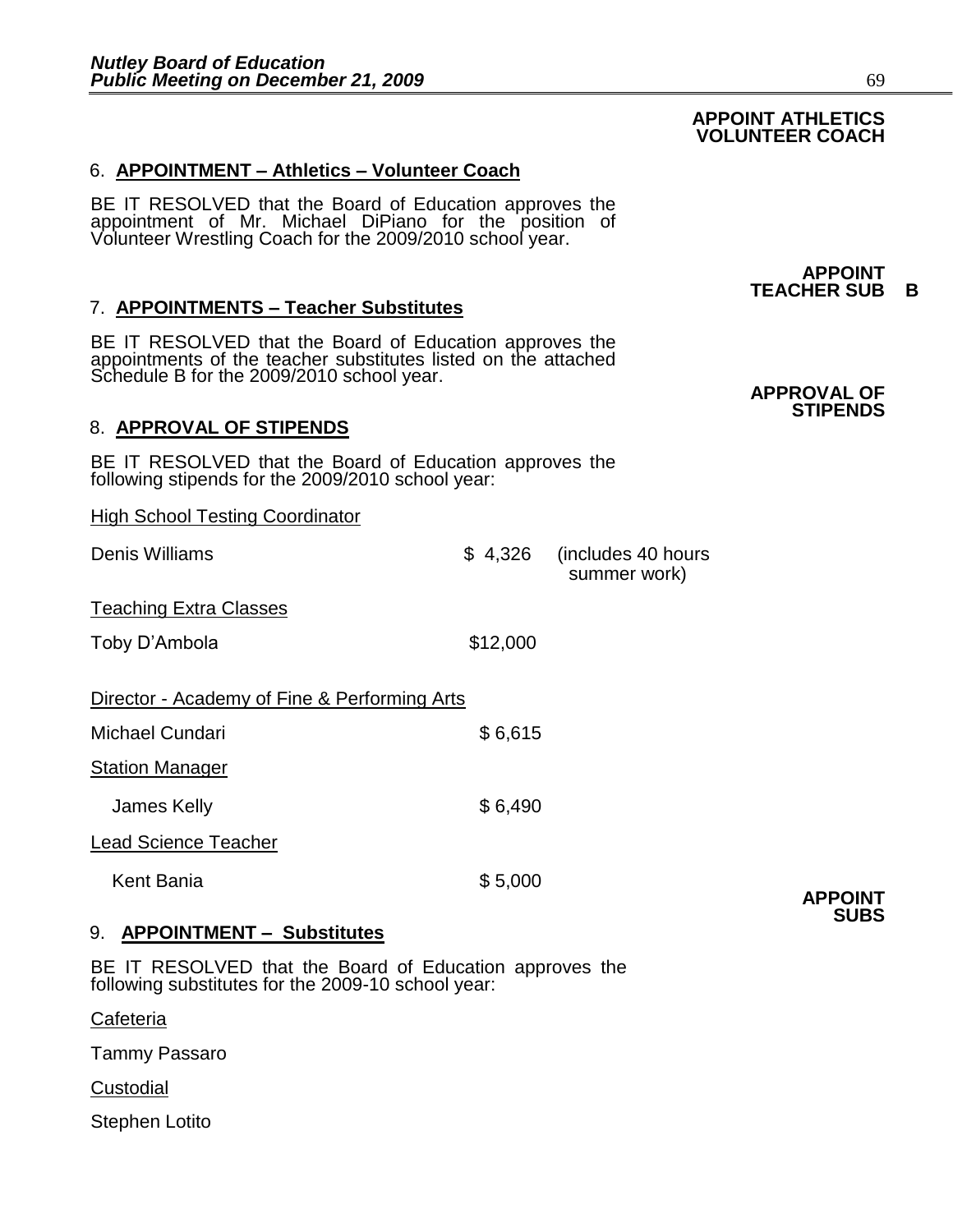# 10. **EXTRA COMPENSATION**

BE IT RESOLVED that the Board of Education approves the following personnel be paid extra compensation in the amounts indicated for services rendered:

#### **PAYMENT FOR HEALTH DYNAMICS CLASSES – Month of November, 2009**

Katianne Oakley (Gratz) \$250.00

#### **PAYMENT FOR TEACHING EXTRA CLASSES – High School- (maternity leave)**

| Steven DiGregorio  | \$945.00 (21 classes) |  |
|--------------------|-----------------------|--|
| Christopher Rosati | 990.00 (22 classes)   |  |
| Gerald Ryan        | 900.00 (20 classes)   |  |

#### **PAYMENT FOR TEACHING EXTRA CLASSES – High School – Special Education (extra period)**

Helen Doyle-Marino \$630.00 (14 classes)

#### **PAYMENT FOR FILMING BOE MEETINGS – September 14, 18, October 5, 19 and November 9, 17, 23 and 30, 2009**

Seven Gerechoff \$75.00<br>Angelo Lambroschino 127.50 Angelo Lambroschino 127.50 Erika Rigalado

#### **PAYMENT FOR SUMMER HOURS – Athletic Trainer**

Jaime Dickerson \$5,600.10

#### **CENTRAL DETENTION COVERAGE – Month of November, 2009**

High School

| Cindy Bravaco            | \$<br>78.00 |
|--------------------------|-------------|
| Vance Campbell           | 58.50       |
| Denise Mazza             | 58.50       |
| <b>Lawrence Mitschow</b> | 19.50       |
| Katie O'Keeffe           | 78.00       |
| Lisa Vallo               | 175.50      |

#### **EXTRA COMP**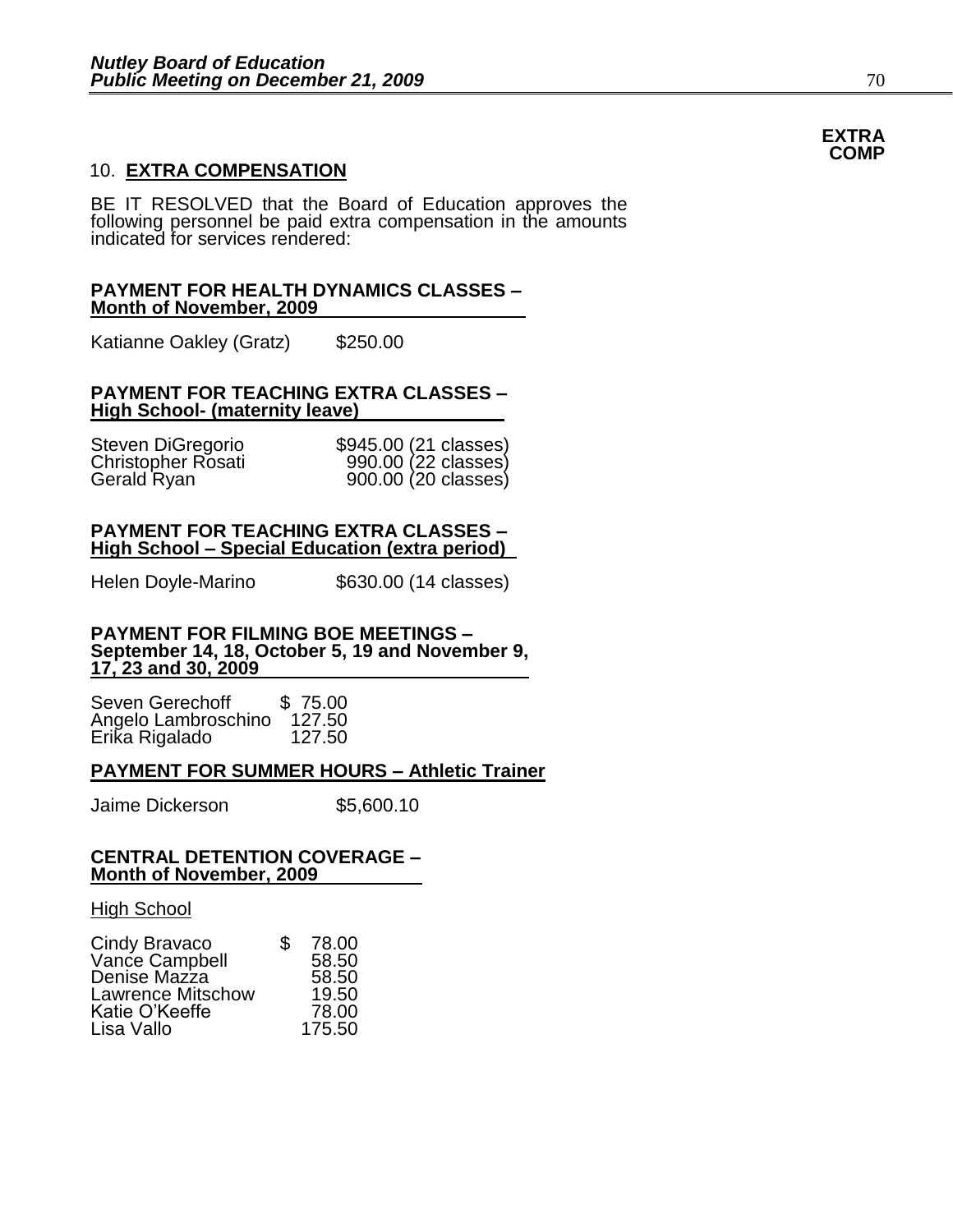#### **JHW Middle School**

|                                       | 78.00 |
|---------------------------------------|-------|
| Joseph Cappello<br>Melissa Echevarria | 39.00 |
| <b>Tracy Egan</b>                     | 39.00 |
| Deanna Fredricks                      | 19.50 |
| Paula Greco                           | 19.50 |
| Jenny Lombardo                        | 39.00 |
| LuAnn Zullo                           | 39.00 |

#### **SATURDAY MORNING SUSPENSIONS – Month of November, 2009**

#### **JHW Middle School**

| Joseph Cappello | \$81.51 |
|-----------------|---------|
| LuAnn Zullo     | 81.51   |

### 11. **LONGEVITY PAY**

BE IT RESOLVED that the Board of Education approves the following longevity payments:

Jacqueline Camelia- \$3,800(prorated)Eff.Feb.1,2010 (25 yrs.) Addolorato Cicchino-\$2,900(prorated)Eff.Feb.1,2010 (20 yrs.) Joane Scoccimarro -\$1,450(prorated)Eff.Feb.1,2010 (10 yrs.)

### 12. **TRANSFER OF PERSONNEL**

BE IT RESOLVED that the Board of Education approves, upon the recommendation of the Superintendent of Schools, the following transfer effective January 4, 2010:

Name From To

Sophie Caprio Superintendent's Spring Garden **Office** 

**SPECIAL CLASS PLACEMENT** 

#### 13. **SPECIAL CLASS PLACEMENT – Educationally Disabled Student**

BE IT RESOLVED that the Board of Education authorizes the attendance of a student in out-of-district special education classes for the 2009/2010 school year as follows:

Student Eff.<br>School # Classification Date Classification Date Tuition Lakeview 992579 ED 11/23/09 \$31,285.08 Learning Center Wayne, NJ

**TRANSFER OF PERSONNEL** 

**LONGEVITY** 

 **PAY**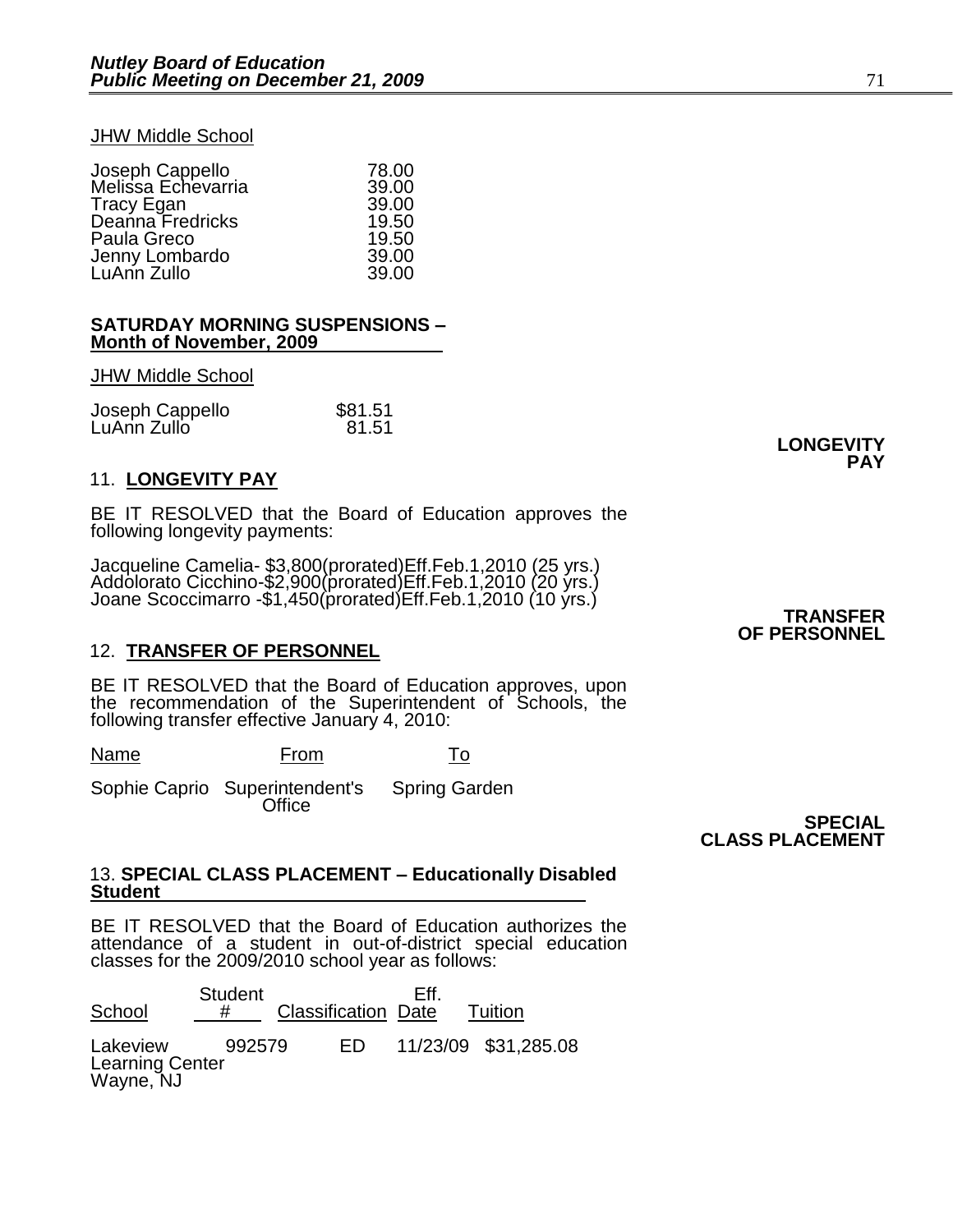#### **SPECIAL CLASS PLACEMENT**

### 14. **SPECIAL CLASS PLACEMENT – Educationally Disabled Student**

BE IT RESOLVED that the Board of Education approves the amending of the following contract:

Revised contract for student #026752 at Phoenix Center reflecting the addition of a 1:1 aide, effective October 29, 2009 at a salary of \$26,000 pro rated.

# **TESTIMONIALS**

# 15. **TESTIMONIAL – Vice Principal Mrs. Anne L. Starace**

Trustee Frannicola moved, and Trustee Kuchta seconded, the following resolution. Upon being put to a roll call vote the resolution was approved.

WHEREAS, Mrs. Anne L. Starace has tendered her resignation as High School Vice Principal, effective January 1, 2010 and has signified her intention of retiring from active service, and

WHEREAS, Mrs. Starace has served as an elementary teacher, guidance counselor, Director of Guidance and as Vice Principal in the Nutley Public Schools for a period of forty years, and

WHEREAS, through the years Mrs. Starace has exemplified the finest qualities of her profession at all times.

NOW, THEREFORE, BE IT RESOLVED, That the Board of Education expresses to Mrs. Starace its deep appreciation of her long and faithful service and extends to her its best wishes for continued health and happiness, and

BE IT FURTHER RESOLVED, That this resolution be made a part of the minutes of this meeting and a copy presented to Mrs. Starace.

### 16. **TESTIMONIAL – Teacher Miss Mari K. Konn**

Trustee Sautter moved, and Trustee Kuchta seconded, the following resolution. Upon being put to a roll call vote the resolution was approved.

WHEREAS, Miss Mari K. Konn has tendered her resignation as Learning Disabilities Teacher Consultant, effective January 1, 2010 and has signified her intention of retiring from active service,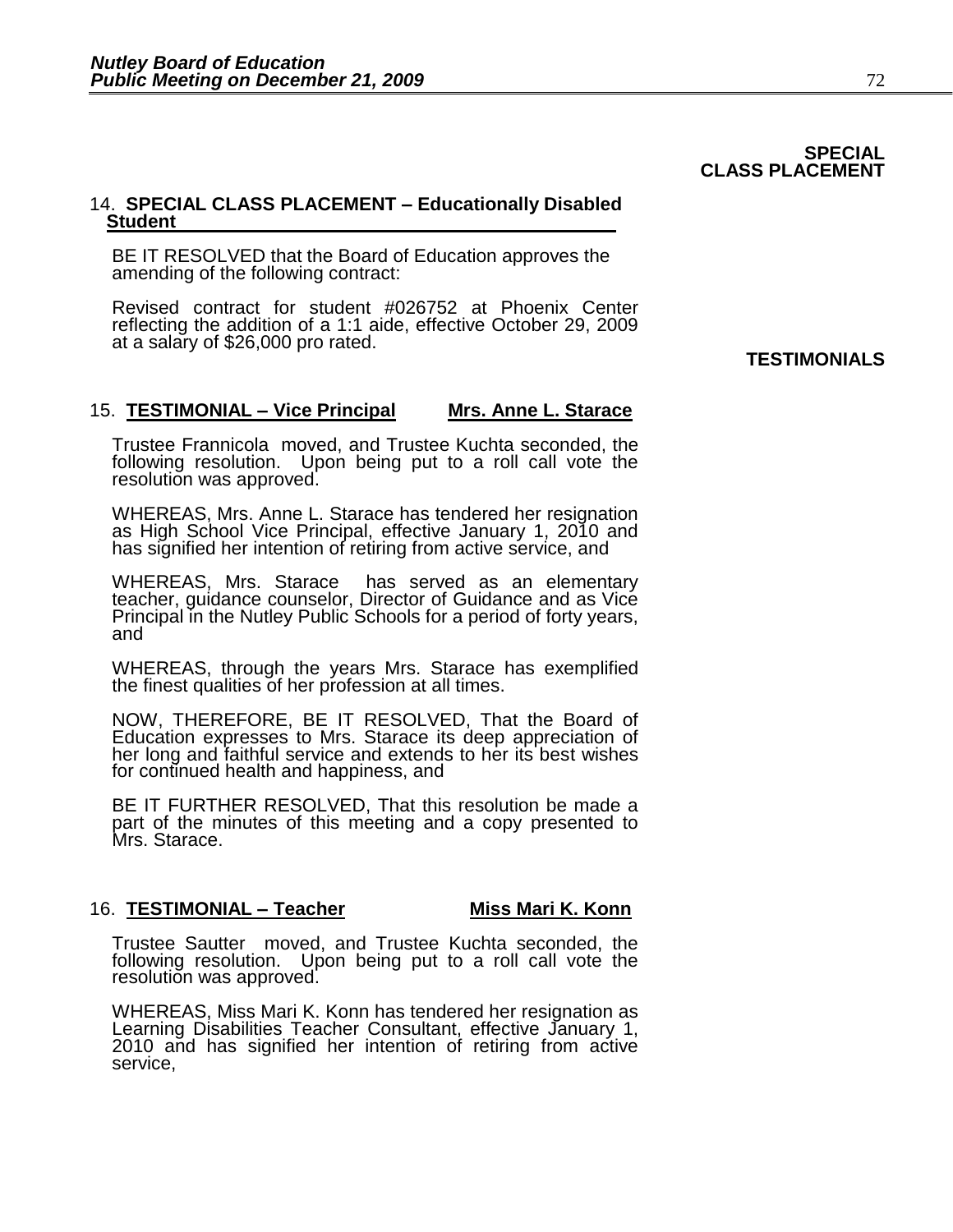WHEREAS, Miss Konn has served as an elementary teacher and as a Learning Disabilities Teacher Consultant in the Nutley Public Schools for a period of thirty-five years, and

WHEREAS, through the years Miss Konn has exemplified the finest qualities of the teaching profession at all times.

NOW, THEREFORE, BE IT RESOLVED, That the Board of Education expresses to Miss Konn its deep appreciation of her long and faithful service and extends to her its best wishes for continued health and happiness, and

BE IT FURTHER RESOLVED, That this resolution be made a part of the minutes of this meeting and a copy presented to Miss Konn.

#### 17. **TESTIMONIAL – Teacher Mr. William L. Farkas**

Trustee Rogers moved, and Trustee Russo seconded, the following resolution. Upon being put to a roll call vote the resolution was approved.

WHEREAS, Mr. William L. Farkas has tendered his resignation as Cooperative Industrial Education teacher, effective December 1, 2009 and has signified his intention of retiring from active service, and

WHEREAS, Mr. Farkas has served as a physical education teacher and as a Cooperative Industrial Education teacher in the Nutley Public Schools for a period of forty years, and

WHEREAS, through the years Mr. Farkas has exemplified the finest qualities of the teaching profession at all times.

NOW, THEREFORE, BE IT RESOLVED, That the Board of Education expresses to Mr. Farkas its deep appreciation of his long and faithful service and extends to him its best wishes for continued health and happiness, and

BE IT FURTHER RESOLVED, That this resolution be made a part of the minutes of this meeting and a copy presented to Mr. Farkas.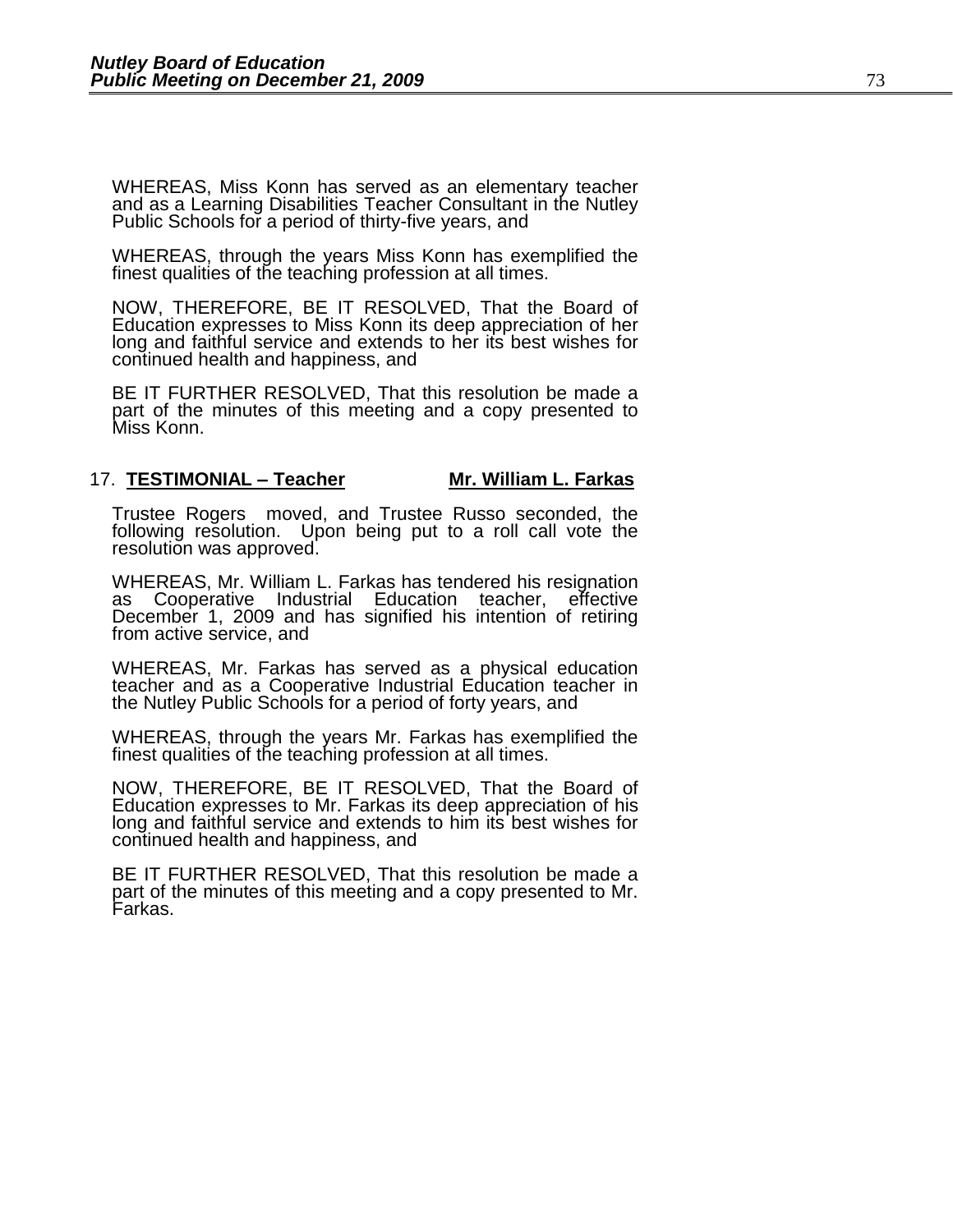# **BOARD SECRETARY'S RESOLUTIONS RESOLUTIONS**

Trustee Moscaritola moved, Trustee Reilly seconded, a motion that the Board approves the Board Secretary's Resolutions numbers 1 through 25 as listed below.

Upon a roll call vote Resolutions numbers 1 through 25 were approved with the following exceptions:

- 1. Trustees Kuchta, abstained on check no. 081892 on the Bill List.
- 2. Trustee Rogers voted "No" on all cable and communications bills.
- 3. Trustee Russo abstained on Carmela Pontoriero in Resolution 23 – Approval of Payment.

# 1. **SECRETARY & TREASURER'S REPORT REPORT B**

 BE IT RESOLVED that the Board of Education approves the acknowledgement and acceptance of the reports of the Board Secretary (Appendix A) November 30, 2009 and Treasurer of School Monies (Appendix B) dated November 30, 2009.

# 2. **CERTIFICATION OF MAJOR ACCOUNT FUND STATUS**

BE IT RESOLVED that pursuant to NJAC 6A:23-2.11(c) 4, the Nutley Board of Education certifies that as of November 30, 2009, after review of the Secretary's monthly financial report<br>(Appropriations section) and upon consultation with the (Appropriations section) and upon consultation with the appropriate district officials, to the best of its knowledge no major account or fund has been over-expended in violation of NJAC 6A:23-2.11(b) and that sufficient funds are available to meet the district's financial obligations for the remainder of the fiscal year. (Major funds are General Fund, Capital Projects and Debt Service.)

# **3. BILLS AND MANDATORY PAYMENTS**

BE IT RESOLVED that the Board of Education approves the payment of bills and mandatory payments dated December 21, 2009 in the total amount of \$6,538,856.51 (Appendix C).

#### 4. **REQUESTS FOR USE OF SCHOOL BUILDINGS AND USE OF BUILDINGS D GROUNDS** AND GROUNDS **AND GROUNDS**

BE IT RESOLVED that the Board of Education approves the requests for the use of school buildings and grounds (Appendix D), that conform to the rules and regulations set by the Board of Education.

# **SECY. & TREAS. A**

# **CERTIFICATION FUND STATUS**

**BILLS &** 

**BOARD** 

**SECRETARY'S**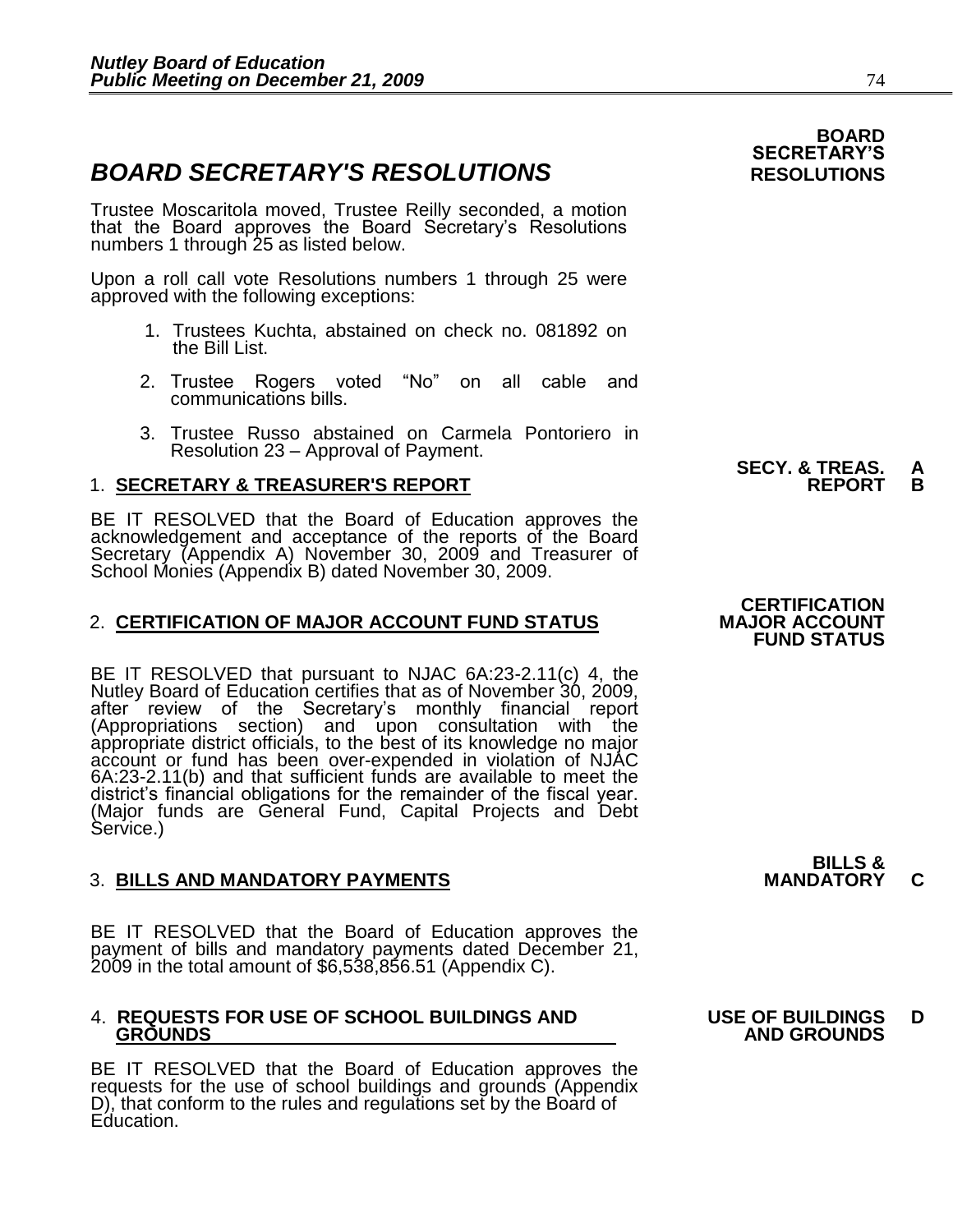# 5. **TRANSFER SCHEDULE TRANSFER E**

BE IT RESOLVED that the Board of Education approves, in compliance with NJAC 6A:23-2.11(c)3ii, and NJSA 18A:22-8-1, the transfers in the 2009-10 budget dated November 30, 2009 in the amount of  $$6,961.02$  as appended (Appendix E).

## 6. **APPROVAL OF TRAVEL LIST APPROVAL F**

BE IT RESOLVED that the Board of Education approves the travel list and all expenses per (Appendix F).

### 7. **APPROVAL OF FIELD TRIPS**

BE IT RESOLVED that the Board of Education approves the field trip list and all expenses per (Appendix G).

#### 8. **RENEWAL OF RISK MANAGEMENT CONSULTANT AGREEMENT**

WHEREAS, the Board of Education of the Township of Nutley is a member of the Suburban Essex Joint Insurance Fund, and

WHEREAS, the Bylaws of said Fund requires that each Member appoints a Risk Management Consultant to perform various professional services as detailed in the Bylaws, and

WHEREAS, the Bylaws indicate a minimum fee equal to six percent (6%) of the Assessment which represents reasonable compensation for the services required and which was included in the cost assessed the Nutley Board of Education

NOW, THEREFORE, be it resolved that the Board of Education of the Township of Nutley does hereby approve the reappointment of the C. Walter Searle Agency of Nutley, NJ as its Risk Management Consultant in accordance with the Fund's Bylaws, for the period January 1, 2010- December 31, 2010.

# 9. **APPOINTMENT – Custodian of Records**

BE IT RESOLVED that in accordance with the New Jersey Open Public Records Act, the Board of Education designates Karen Yeamans as the person to be responsible as the Custodian of Government Records, for the 2009-2010 school year.

**TRAVEL LIST** 

 **APPROVAL FIELD TRIPS G** 



**APPOINT - CUSTODIAN OF RECORDS**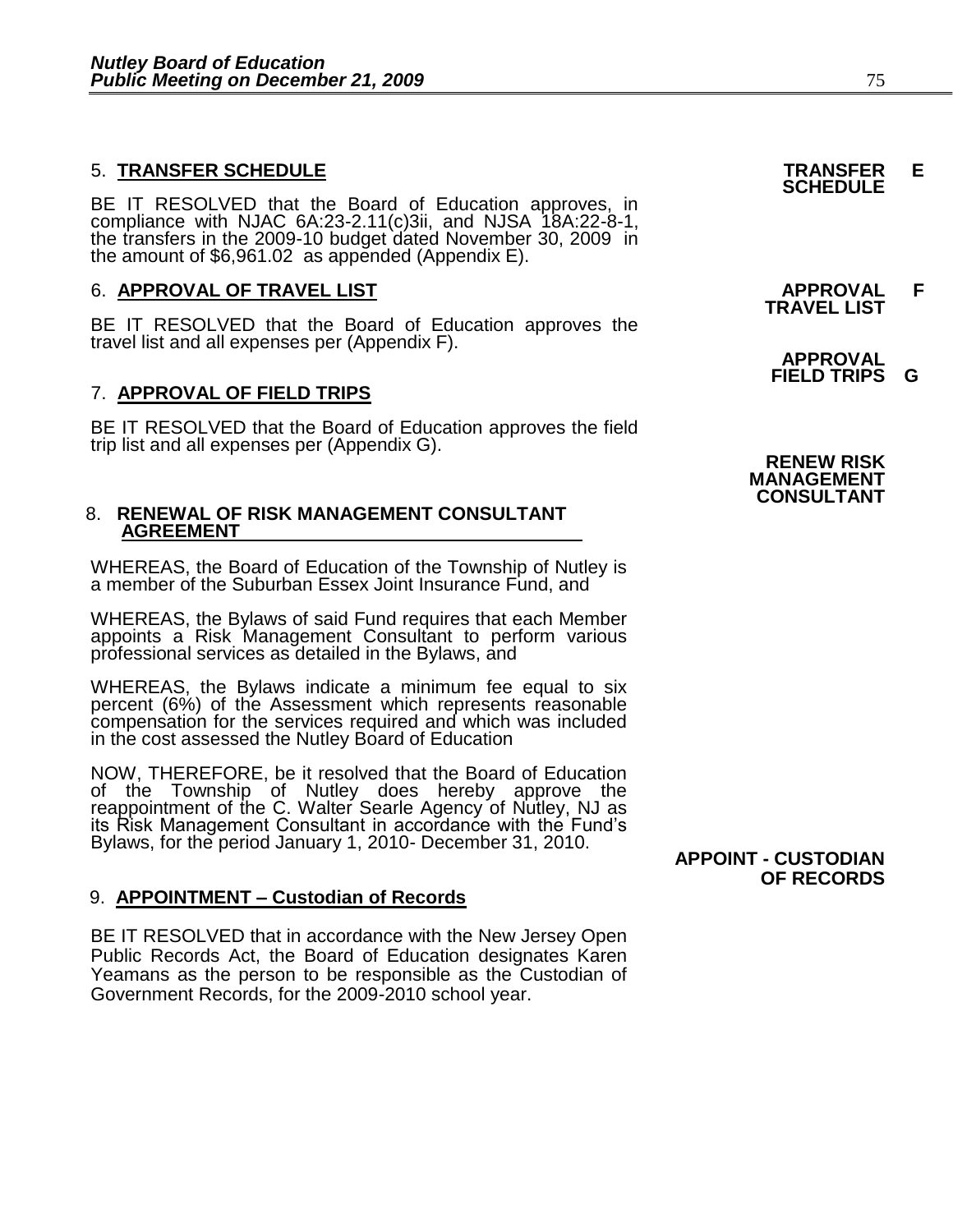#### 10. **APPOINTMENTS – SCHOOL POOL FOR EXCESS LIABILITY LIMITS JOINT INSURANCE FUND (SPELL JIF)**

BE IT RESOLVED that the Board of Education appoints Karen Yeamans as the Delegate for the School Pool or Excess Liability Limits Joint Insurance Fund (SPELL JIF) and Bert Arifaj as alternate.

#### 11. **APPOINTMENTS – SUBURBAN ESSEX JOINT INSURANCE FUND**

BE IT RESOLVED that the Board of Education appoints Karen Yeamans as the Fund Commissioner for the Suburban Essex Joint Insurance Fund (SEJIF) and Bert Arifaj as alternate.

# 12. **APPOINTMENT – QUALIFIED PURCHASING AGENT**

BE IT RESOLVED that the Board of Education appoints Karen Yeamans as the Qualified Purchasing Agent and approves an increase in the bid threshold to \$29,000 in accordance with NJSA 18A:18A-3.

#### 13. **APPOINTMENT – DESIGNATION OF PUBLIC AGENCY COMPLIANCE OFFICER (P.A.C.O.)**

BE IT RESOLVED that the Board of Education appoints Karen Yeamans as the designated Public Agency Compliance Officer (P.A.C.O).

# 14. **DEPOSITORY OF SCHOOL FUNDS – TD Bank**

BE IT RESOLVED that the TD Bank be designated as the official depository for the following accounts of the Nutley Board of Education for the 2009-2010 school year, and

BE IT FURTHER RESOLVED that the following officers of the various accounts be authorized to sign checks drawn on the accounts effective December 21, 2009:

Board of Education General Account, Referendum Account and Capital Reserve Account

#### **Primary Signatory Community Community Primary Signatory**

Philp Casale, President or Angelo Frannicola, Vice President

Karen Yeamans, Board Secretary or Jean Unglaub, Manager of **Accounts** 

 and David Wilson, Treasurer of School Monies

#### **APPOINT – SEJIF COMMISSIONERS**

# **APPOINT P.A.C.O.**

**APPOINT QUALIFIED PURCHASING AGENT** 

#### **DEPOSITORY OF SCHOOL FUNDS**

#### **APPOINT – SPELL JIF DELEGATES**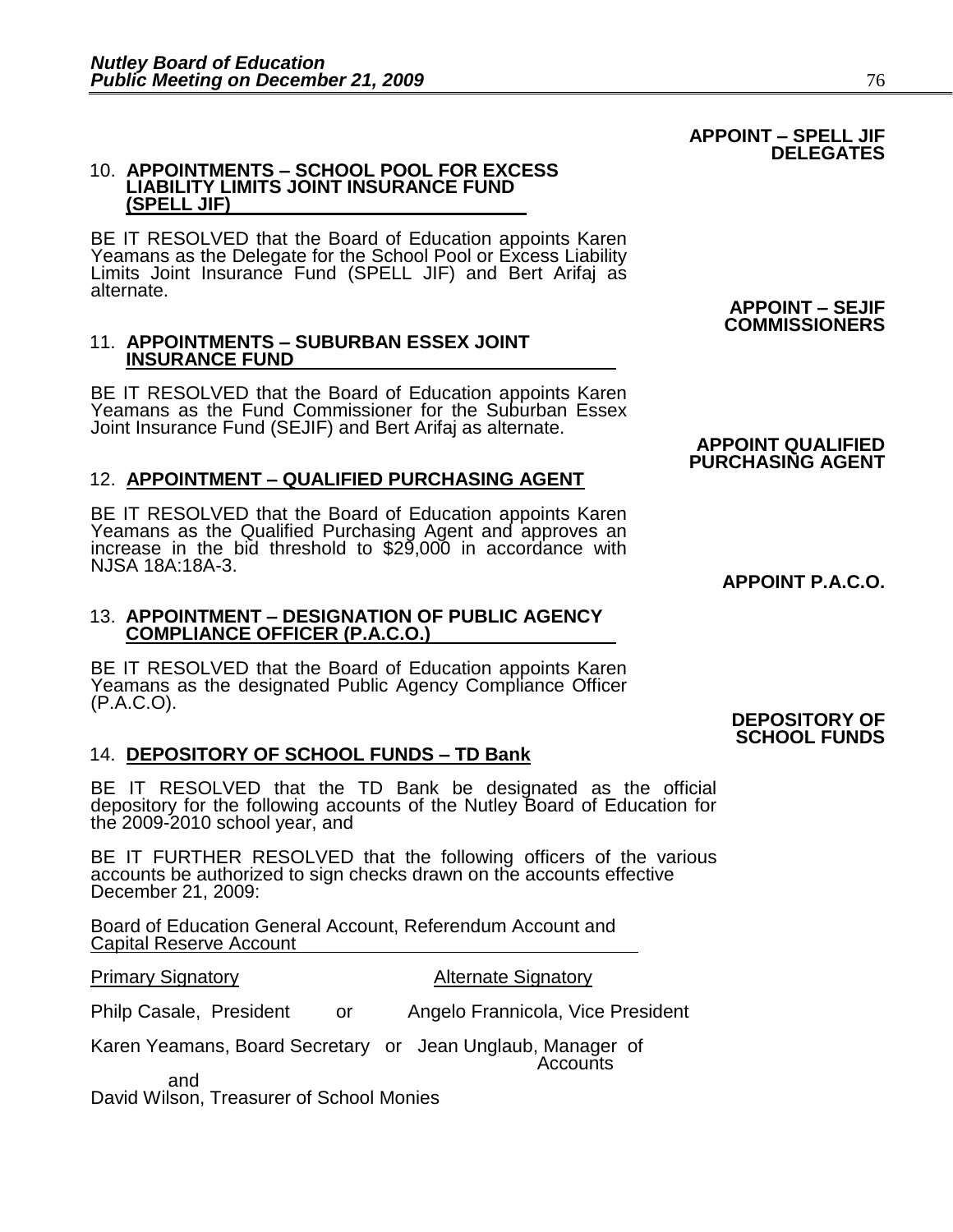| <b>Board of Education Cafeteria Account</b>                                   |
|-------------------------------------------------------------------------------|
| Karen Yeamans, Board Secretary and Jean Unglaub, Manager of<br>Accounts       |
| <b>Board of Education Salary Account</b>                                      |
| Karen Yeamans, Board Secretary or Jean Unglaub, Manager of<br>Accounts<br>and |
| David Wilson, Treasurer of School Monies                                      |
| <b>Extended Day Account</b>                                                   |
| Karen Yeamans, Board Secretary and Jean Unglaub, Manager of<br>Accounts       |
| <b>Extended Day Care Funds</b>                                                |
| Maria Cervasio, Extended Day Care Director or<br><b>Rosemary Griesbach</b>    |
| and                                                                           |
| Karen Yeamans, Board Secretary or Jean Unglaub, Manager of<br>Accounts        |
| Board of Education, N.J. Unemployment<br><b>Insurance Trust Fund Account</b>  |
| Karen Yeamans, Board Secretary                                                |
| and                                                                           |
| Jean Unglaub, Manager of Accounts                                             |
| Board of Education NJ Family Leave Insurance<br><b>Trust Fund</b>             |
| Karen Yeamans, Board Secretary                                                |
| and                                                                           |
| Jean Unglaub, Manager of Accounts                                             |
| <b>Board of Education Referendum Account</b>                                  |
|                                                                               |

Authorized to wire funds Karen Yeamans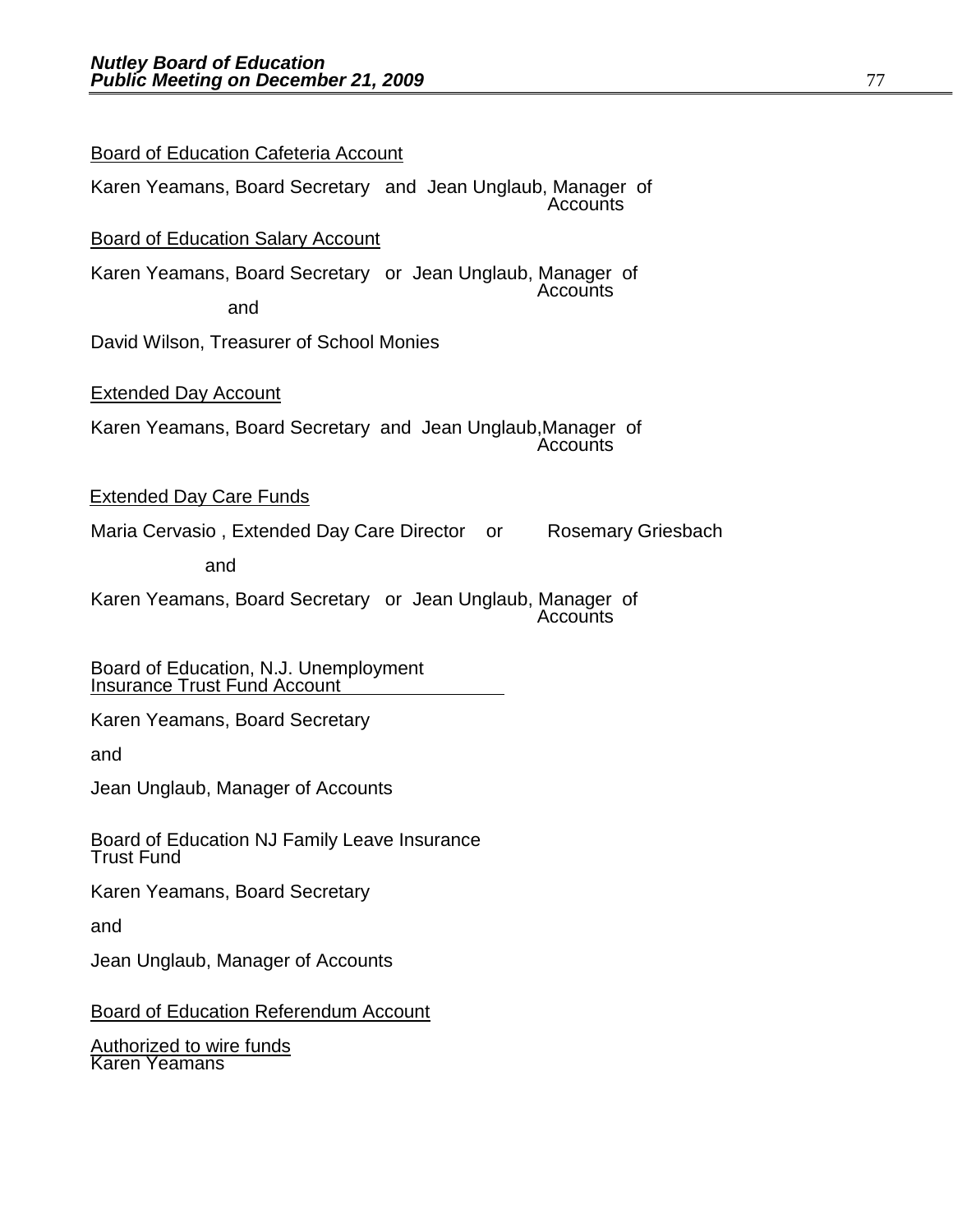# 15. **DEPOSITORIES OF SCHOOL FUNDS - Unemployment Fund**

BE IT RESOLVED that the Board of Education authorizes Karen Yeamans to invest idle funds of the Unemployment Fund at any of the following institutions: Boiling Springs Savings Bank; TD Bank; Spencer Savings Bank; Capital One; and Washington Mutual (JP Morgan Chase).

# 16. **ACCEPTANCE OF DONATION**

BE IT RESOLVED that the Board of Education approves the acceptance of a donation from Montclair State University to Spring Garden School in the amount of \$500 for "Bullying Not in my School".

# 17. **ACCEPTANCE OF DONATION**

BE IT RESOLVED that the Board of Education approves the acceptance of a donation from Nutley Educational Foundation, Inc. to Nutley High School in the amount of \$8,000 for video projectors.

# 18. **ADOPTION OF POLICIES (Second Reading)**

BE IT RESOLVED that the Board of Education adopts the following policies (second reading) on file in the Business Office :

- Policy 1220 Employment of Chief School Administrator
- Policy 2467 Surrogate Parents and Foster Parents
- Policy 3159 Teaching Staff Member/School District Reporting Responsibilities
- Policy 5512.01 Harassment, Intimidation and Bullying

Regulation - R 5512 Reporting Procedure – Hazing and or Harassment, Intimidation or Bullying

Policy - 8421 Crisis Management Policy/Lockdown/Shelter in **Place** 

Policy - 8760 Pupil Accident Insurance

**DEPOSITORY OF SCHOOL FUNDS**

> **ACCEPT DONATION**

#### **ADOPTION OF POLICIES 2 ND READING**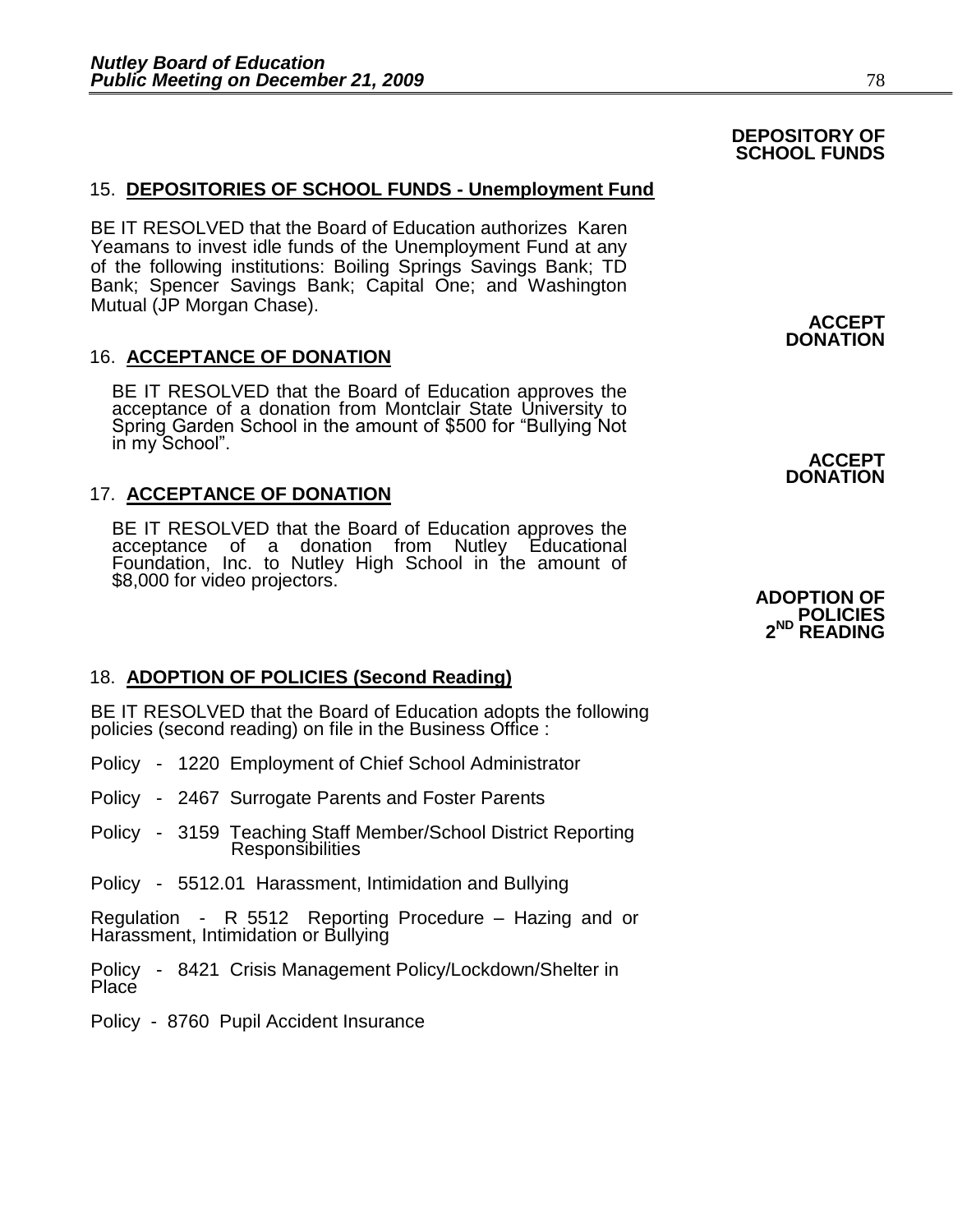# 19. **ADOPTION OF POLICIES (First Reading)**

BE IT RESOLVED that the Board of Education adopts the following policies (first reading) on file in the Business Office :

- 2415.03 Highly Qualified Teachers
- 2423 Bilingual and ESL Education Policy

2423 - Bilingual and ESL Education - Regulation

- 2560 Live Animals in School Policy
- 2560 Live Animals in School -Regulation
- 3126 Provisional Teacher Program Policy
- 3126 Provisional Teacher Program Regulation
- 3240 Professional Development Policy
- 3240 Professional Development Regulation
- 3431.3 New Jersey's Family Leave Insurance Program –

(Teaching Staff) - Policy (New)

4431.3 - New Jersey's Family Leave Insurance Program –

(Support Staff) - Policy (New)

#### **APPROVE PARTIAL PAYMENT GPC, INC.**

### 20. **APPROVAL OF PARTIAL PAYMENT TO GPC, INC.**

BE IT RESOLVED that the Board of Education approves partial payment, Application 5, in the amount of \$260,292.90 to GPC, Inc. for the Spring Garden School Project as per the recommendation of the Board's Engineer and Construction Manager.

#### 21. **ACCEPTANCE OF CHANREE CONSTRUCTION CO. INC. WORK**

WHEREAS, the Board of Education passed Resolution No. 7 on December 7, 2009 accepting the recommendation of its Construction Attorney to enter into a settlement agreement with Chanree Construction Co., Inc., and did therein authorize and approve the settlement subject to preparation and review of settlement documents by the Construction Attorney, and execution thereof by the Board Administrator/Board Secretary; and

#### **ACCEPT CHANREE CONSRUCTION CO. WORK**

#### **ADOPTION OF POLICIES 1**ST **ST READING**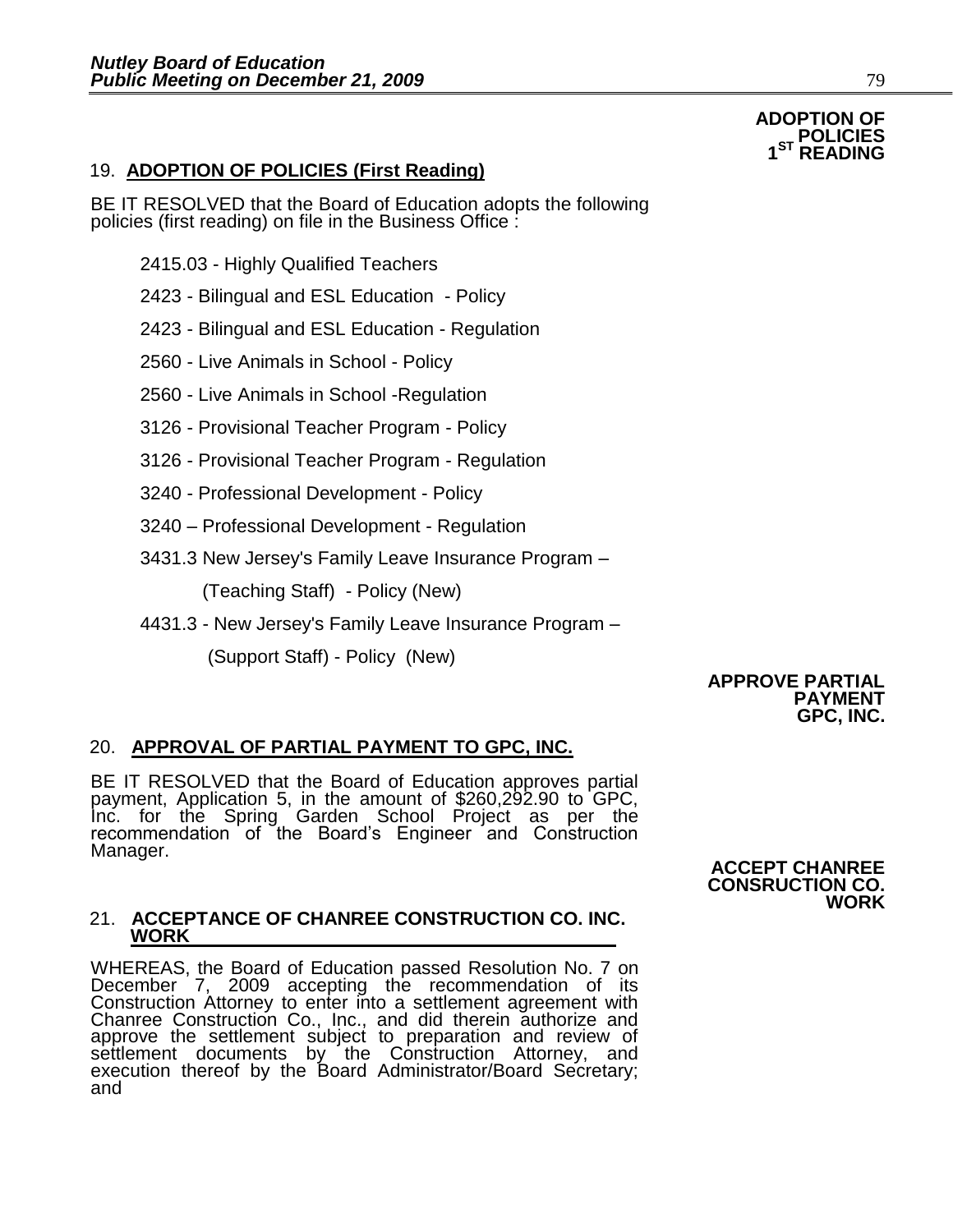WHEREAS, the Board's Construction Attorney has further recommended that the Board pass a Resolution formally accepting the work of Chanree Construction Co., Inc. on the Franklin Middle School Project in order to facilitate the consummation of the settlement,

NOW, THEREFORE, BE IT RESOLVED that for the purposes provided in N.J.S.A. 2A:44-142.b, the board hereby accepts the work performed by Chanree Construction Co. Inc. under the Contract for General Construction of the Additions & Alterations to the Franklin Middle School, which contract was dated November 21, 2005.

**ORDER** 

#### 22. **APPROVAL OF CHANGE ORDER – ADDITIONS & ALTERATIONS - SPRING GARDEN ELEMENTARY SCHOOL**

BE IT RESOLVED that the Board of Education approves the following change order, on file in the Business Office, to install copper flashing material in lieu of aluminum flashing for the Additions and Alterations at Spring Garden Elementary School to GPC, Inc.

Change Order No. 2 – \$ 2,861.00

# 23. **APPROVAL OF PAYMENT**

BE IT RESOLVED that the Board of Education approves the payments to the following individuals opting out of their insurance coverage for the period of July 1, 2009 to December 31, 2009:

| <b>Last Name</b> | <b>First Name</b> | Waiver<br>Amount |
|------------------|-------------------|------------------|
| Arifaj           | Berat             | \$<br>1,500.00   |
| Battaglia        | Erin              | \$<br>1,500.00   |
| Battoglia        | Robert            | \$<br>1,500.00   |
| Bolcato          | Donna             | \$<br>1,500.00   |
| <b>Budinick</b>  | Sherri            | \$<br>1,500.00   |
| Byrne            | Maura             | \$<br>1,500.00   |
| Capalbo          | Lora              | \$<br>1,500.00   |
| Cappetta         | Alan              | \$<br>1,500.00   |
| DiVincenzo-Root  | Kim               | \$<br>1,500.00   |
| Duxbury          | Roberta           | \$<br>1,500.00   |
| Ferrara          | Natale            | \$<br>1,500.00   |

 **APPROVE PAYMENT** 

**APPROVE CHANGE**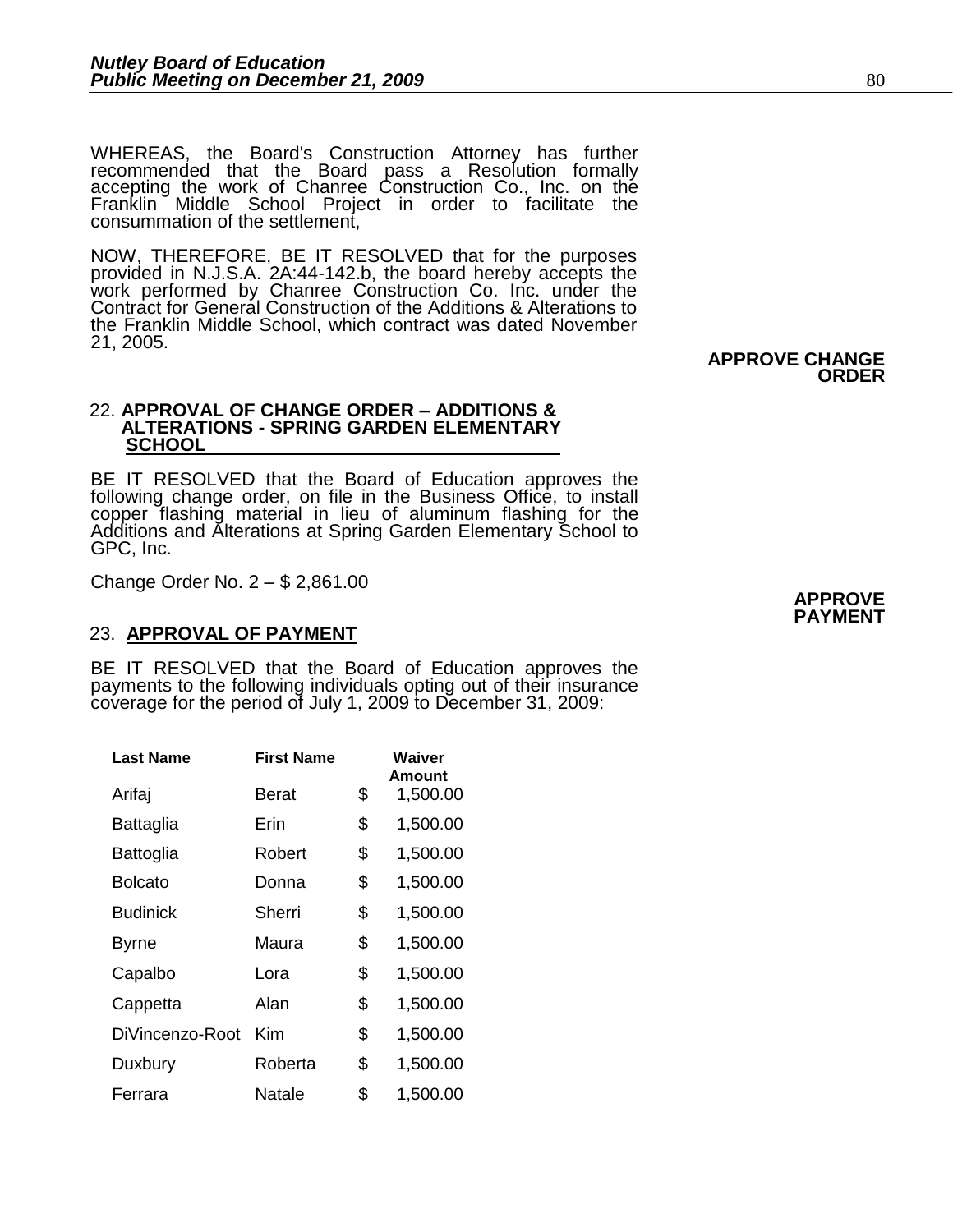| Fochesato          | Frank          | \$<br>1,500.00  |
|--------------------|----------------|-----------------|
| <b>Frost Guzzo</b> | Jane           | \$<br>1,500.00  |
| Graham             | Jamie          | \$<br>1,500.00  |
| Guida              | Dyan           | \$<br>1,500.00  |
| Hill               | Hillary        | \$<br>1,500.00  |
| Ippolito           | Doretta        | \$<br>1,500.00  |
| Jones              | Patricia       | \$<br>1,500.00  |
| McGarty            | Barbara        | \$<br>1,500.00  |
| Pontoriero         | Carmela        | \$<br>1,500.00  |
| Rizzi              | <b>Michele</b> | \$<br>1,500.00  |
| Shohen             | Lauren         | \$<br>1,500.00  |
| <b>Stoffers</b>    | Michael        | \$<br>1,500.00  |
| <b>Strus</b>       | Theresa        | \$<br>1,500.00  |
| Vicidomini         | Layne          | \$<br>1,500.00  |
| Zarra              | Donna          | \$<br>1,500.00  |
|                    | TOTAL          | \$<br>39,000.00 |

 **RESCIND AGREEMENT E-RATE CONSULTING SERVICES** 

# 24. **RESCIND AGREEMENT FOR E-RATE CONSULTING SERVICES**

BE IT RESOLVED that the Board of Education approves the rescinding of Resolution 12 on September 22, 2008 - Agreement with Thomas Communications & Technologies, LLC, now known as Tetra Tech Architects & Engineers, for E-Rate Consulting Services for Funding Year 2010 in the amount of \$3,500.

#### **APPROVE AGREEMENT E-RATE CONSULTING SERVICES**

### 25. **APPROVE AGREEMENT FOR E-RATE CONSULTING SERVICES**

BE IT RESOLVED that the Board of Education approves the Agreement between Nutley School District and E-rate Partners, LLC for Priority 1 E-rate Services as follows:

Funding Year 2010 \$3,000

Funding Year 2011  $$3,000$